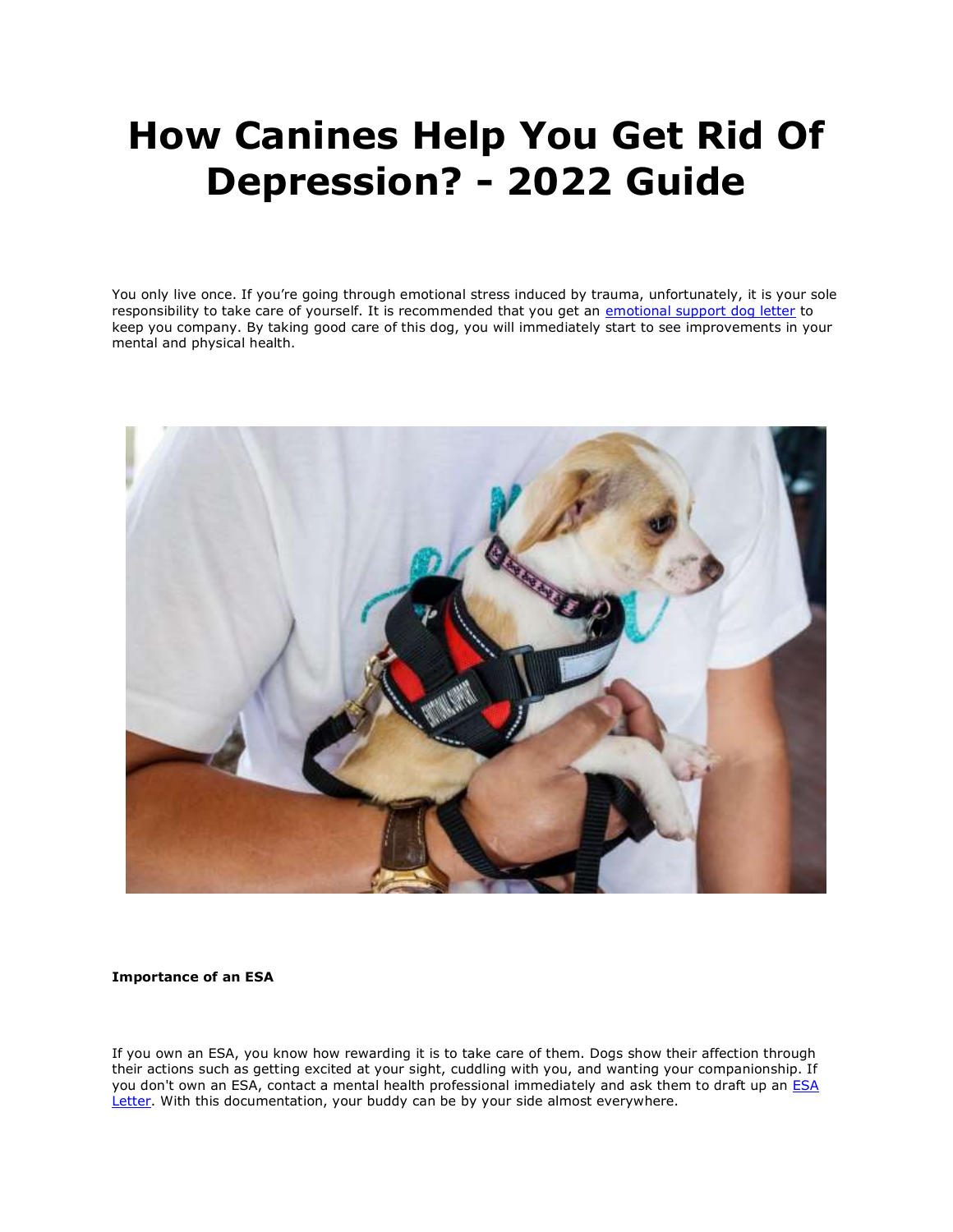#### **Tips to Improve your Dog's lifespan**

ESA owners know how little time it takes to develop intense affectionate feelings for your dog. You will immediately want them to live forever and will be ready to work hard to increase their lifespan. A common question that new dog owners often ask is "**how long do dogs live**?" The simple answer is that the number of years depends on you. By [emotional support animal letter,](https://myesaletter.net/) keeping your dog physically and mentally fit, you can increase their chances of living a longer and healthier life.

Each breed of dog has its own average lifespan but the overall average for dogs can be said to be 12 years. To ensure your dog lives a happy and healthy life, follow the given tips:

#### **Vet**

Take your pet to the vet regularly. Go for routine checkups every 5 to 6 months to check if there's anything wrong with his/her mental or physical health. Even if your dog seems physically fit, keep your vet updated. Any sickness that is caught early on can be prevented. It is also very important to consult your vet regarding any new food or medication that you might want to try.

## **CBD oils**

The latest improvements in the production of cannabinoid oil have made it very advantageous for your dog. Now you can get an [esa letter for housing](https://myesaletter.net/) for this as well. **CBD oil for dogs** can be extremely beneficial for their mental and physical health. This oil can be added in small amounts to their food to prevent allergies, heart failure, pain, and anxiety. Administer these oils with the permission of your vet. In case your dog is not reacting well to this medication, stop immediately.

#### **Exercise**

Nature has made dogs be physically active. You must physically exercise your dog daily to keep it in shape. Taking your dog for a stroll and jogging with them can be beneficial to both you and your dog. It is recommended that exercise should be done after feeding time to properly digest the food. If you live in a rainy neighborhood, exercise your dog indoors by playing games such as frisbee toss or a fun chasing game with them.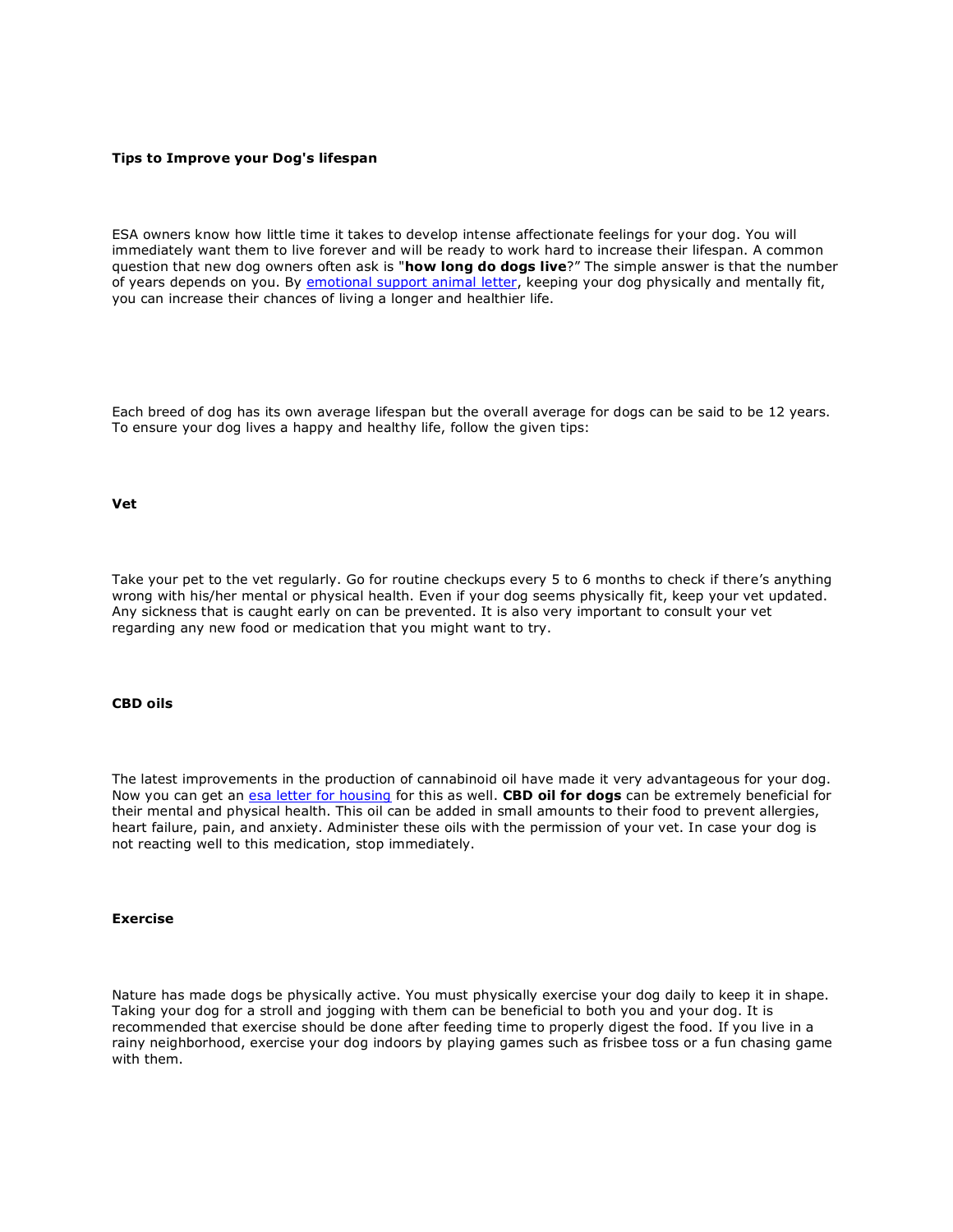**Diet**

Use the internet to check what the average weight of your dog's breed is and compare it with their actual weight. In case your dog is underweight, try feeding it food containing a high number of calories. If it is overweight, restrict their food to specific times. Make sure there are no physical or mental problems with their health because these factors are related to weight.

### **Mental stimulus**

Mentally stimulate your dog's senses by playing with them. Try to hide something with a prominent smell and let them use their sensory skills to find it. You can also stimulate their mind by playing fetch, hide and seek, and tug-of-war with them. These games will keep them mentally strong.

# **Conclusion**

When you become a dog-owner, you are ready to do anything to improve the lifespan of your buddy. Your [esa letter online](https://myesaletter.net/) is not just a regular animal, they are your best friend who is there for you in your joy and misery. It is thus, your duty to keep them mentally and physically strong. Follow the given tips to ensure you enjoy the maximum possible time with them.

# **Useful Resources:**

[Emotional support animal owner is less likely to suffer depression -](https://www.2chicksandahammer.com/profile/davidandrew/profile) 2022 Guide

[Why do ESAs need to be intelligent? -](https://tunebrowser.tikisoft.net/forums/users/richardcarlson/) 2022 Guide

[Provisions for the Emotional Support Animals their owners -](https://www.theartcenter.org/profile/davidandrew/profile) 2021 Guide

[Provide proof about your pet's good behavior](https://timeswriter.com/members/richardcarlson/profile/) - 2022 Guide